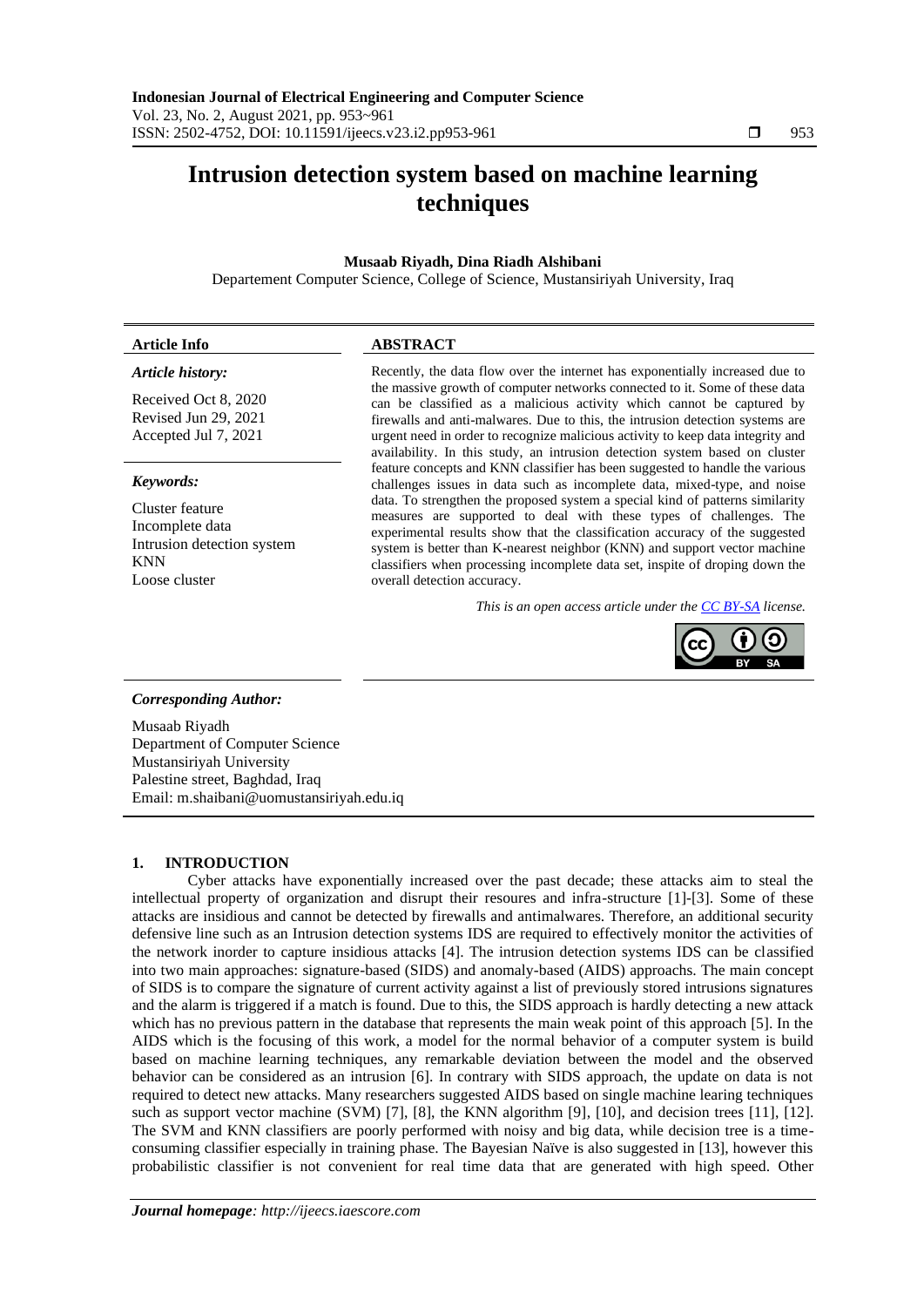researchers proposed IDS based on hybrid techniques such as Zamani and Movahedi [14] suggested an accurate hybrid technique based on the gaussian mixture model (GMM) and K-means clustering algorithm and random forest classification technique. Saleh *et al*. [15] proposed a hybrid intrusion detection system depended on prioritized K-nearest neighbors and optimized support vector machine SVM classifiers but this system is not convenient for massive data with high dimensions. A hybrid real time IDS in [16] was proposed depending on two neural networks layers, the first neural network performs as an outliers-based detection for anonymous attacks and the others performs as a misuse-based detection for anonymous attacks. A more complex multi-level IDS was proposed by Al-Yaseen *et al*. [17] based on SVM and extreme learning machine. This system significantly enhanced the detection accuracy for different kind of attacks; however, the system was built for specific data set (KDD-Cup 99) and it is difficult to apply it to another data set. It is obvious that the hybrid techniques are more accurate than the single one but they are time consuming techniques. The aforementioned studues have focused only on enhancing the classification accuracy of the intrusion detection system and did not take into consideration the challenging issues in data set such as noisy and incomplete data. Besides that, they used iterative and complectated training techniqes which made it unsuitable for massive and incremental data.

On the other hand, IDS datasets have various challenges such as mixed-type, high dimensionality, and noisy data that significantly affect the classification accuracy. These challenges must be taken into consideration when designing efficient IDS [18], [19]. Various studies have been conducted to tackle these challenges: the studies in [20], [21] transformed n dimensional data of mixed-type to one dimensional data and classified these data based on KNN and SVM classifiers in order to maximize the efficiency of IDS. Manjunatha and Gogoi [22] proposed an efficient algorithm based on enhancing the Canberra method and minimum threshold support count to detect intrusions in high-dimensionality data set that consists of numerical and categorical features. Other studies have focused on the effects of noise in the performance of IDS. The works in [18], [23] eliminate the noisy patterns based on the density-based spatial clustering of applications with noise (DBSCAN) clustering algorithm in order to enhance the classification accuracy of IDS. Bhosale *et al*. [24] suggested a noise removal algorithm to enhance the classification accuracy of Naive Bayes classifier however, it is a time-consuming classifier. Hussain and Lalmuanawma [25] proved that self organization map has better intrusion detection accuracy in noise data than widespread classifiers (JRip, J48, RF, NBTree) despite of the low performance in normal data. These studies focused on the importance of eliminating noise to enhance the classification accuracy. However, theses studies supported similarity measures such as Euclidean distance which are significantly affected when using incomplete data. Table 1 shows a compartion between the related works. Ultimately, an intrusion detection has been proposed in this study to handle various challenging issues in massive data sets such as mixed-type, high dimensionality, noisy, and incomplete data. To the best of our knowledge there are no studies that focus on the the problem of incomplete data set due to intentional or unintended errors in collecting data which is the main objective of this study.

| Work                    | Techniques                                | Data Set                   | Mixed      | <b>Noisy</b>   | Incomplete     | Evaluation                                     |
|-------------------------|-------------------------------------------|----------------------------|------------|----------------|----------------|------------------------------------------------|
|                         |                                           |                            | type data  | data           | data           | method                                         |
| Saleh et al. [15]       | GMM and K-means                           | KDD-Cup99                  | Yes        | N <sub>0</sub> | N <sub>o</sub> | $AC1$ , FAR <sup>2</sup> , DR <sup>3</sup>     |
| Al-Yaseen et al. [17]   | SVM and extreme<br>learning machine       | Only<br>KDD-Cup99          | Yes        | N <sub>0</sub> | N <sub>o</sub> | DR, AC, FAR                                    |
| Dong <i>et al.</i> [18] | $K$ -means + DBSCAN                       | NSL-KDD                    | <b>Yes</b> | Yes            | N <sub>0</sub> | AC. Precision                                  |
| Chen et al. [19]        | <b>DBSCAN</b>                             | <b>DARPA</b>               | Yes        | Yes            | N <sub>o</sub> | $TDR4$ . FDR <sup>5</sup>                      |
| Guo et al. [20]         | <b>SVM</b>                                | KDD-Cup99                  |            |                |                | DR, ROC <sup>6</sup>                           |
| Lin et al. $[21]$       | $K$ -means + $KNN$                        | KDD-Cup99                  | Yes        | N <sub>0</sub> | N <sub>o</sub> | AC                                             |
| Manjunatha et al. [22]  | Canberra method and<br>MTSC <sup>7</sup>  | KDD-Cup99                  | Yes        | N <sub>0</sub> | N <sub>0</sub> | AC.                                            |
| Shakya et al. [23]      | $K$ -means + DBSCAN +<br>SMO <sup>8</sup> | KDD-Cup99                  | Yes        | Yes            | N <sub>0</sub> | AC                                             |
| Bhosale et al. [24]     | Naive Bayes                               | KDD-Cup99                  | Yes        | Yes            | N <sub>0</sub> | AC. Precision                                  |
| Hussain et al. [25]     | NN(SOM <sup>9</sup> )                     | KDD-<br>Cup99&<br>NSL-KDD3 | Yes        | Yes            | N <sub>o</sub> | $AC.$ TPR $^{10}$ .<br>FPR <sup>11</sup> , ROC |

Table 1. Related works comparsion

<sup>1</sup>Accuracy <sup>2</sup>False Alarm Rate <sup>3</sup>Detection Rate <sup>4</sup>True Detection Rate <sup>5</sup>False Detection Rate <sup>6</sup>Receiver Operating Characteristic <sup>7</sup>Minimum Threshold Support Count <sup>8</sup>Sequential Minimal Optimization <sup>9</sup> Self-Organizing Map <sup>10</sup>True Positive Rate <sup>11</sup>False Positive Rate

#### **2. DISSIMILARITY MEASURE**

The distance (dissimilarity) between a pair of patterns is an essential task to evaluate how alike or unalike patterns are in comparison to one another. It is the essence of different machine learning applicaions such as clustering and classification which remarkably affects the classification accuracy [26], [27]. Most of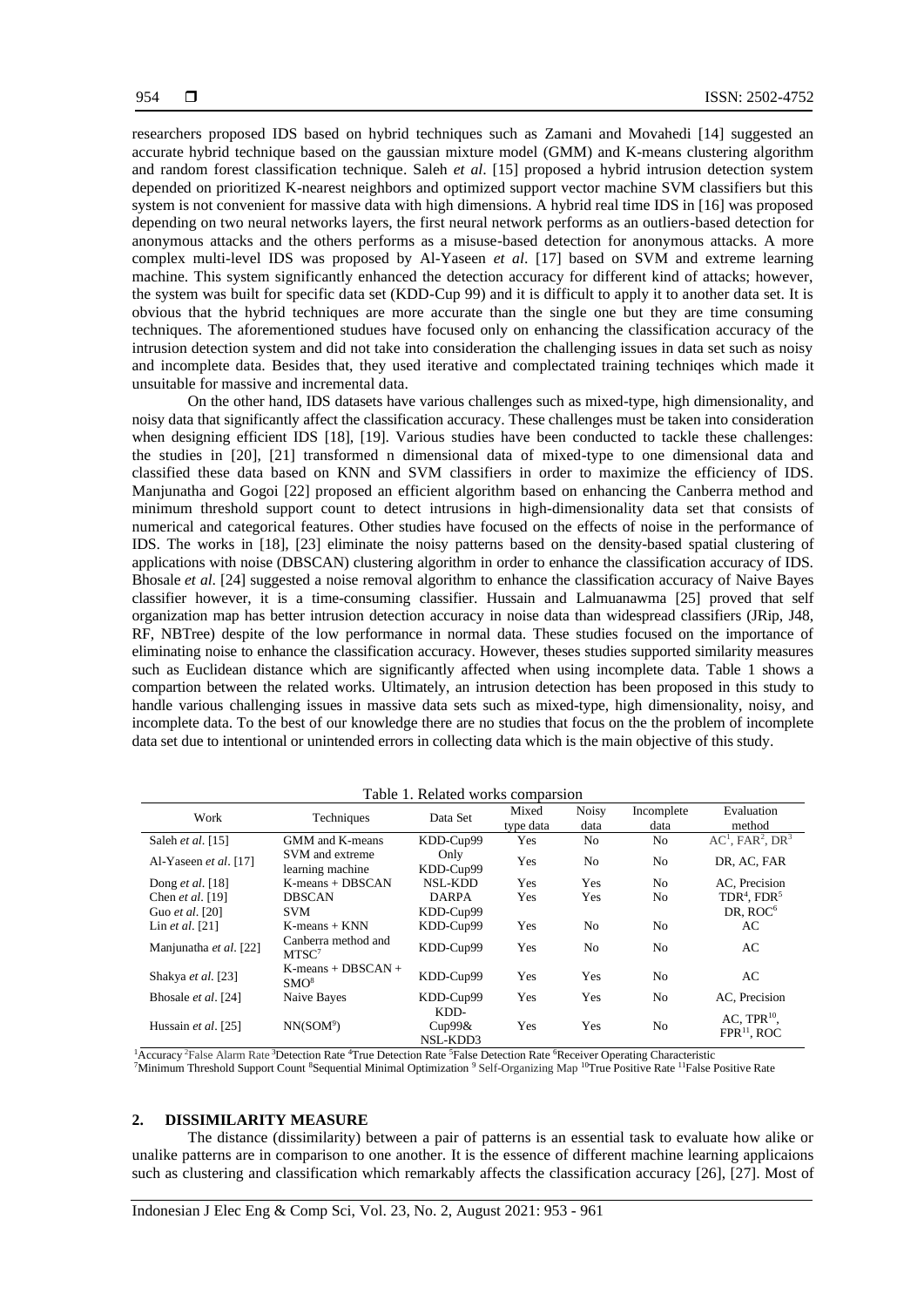955

the existing studies support euclidean distance (ED) to measure the dissimilarity between two patterns of mixing attributes (e.g. binary; nominal; ordinal; and numeric), however ED is sensitive to incomplete data. Therefore, a special kind of dissimilarty measure has been employed in this study to process the mixed-type attributes that have missing values for some attributes [28] as defined in (1).

$$
Dist(p_i, p_j) = \frac{\sum_{A=1}^{N} \mu_{p_i p_j}^{A} dist_{p_i p_j}^{A}}{\sum_{A=1}^{N} \mu_{p_i p_j}^{A}}
$$
(1)

Where dist  $(p_i, p_j)$  is the dismilarity measure between patterns  $p_i$ ,  $p_j$  and *N* represents the number of attributes in each pattern, and the parameter  $\mu_{p_i p_j}^A = 0$  either:

- If there is no measurments of attribute A of patterns  $p_i$  or  $p_j$ .
- If A is asymmetric binary attribute and  $p_i^A = 0$ ,  $p_j^A = 0$ .
- Otherwise,  $\mu_{p_i p_j}^A = 1$ .

The contribution of attribute A to the distance (dissimilarity) between  $p_i$  and  $p_j$  is calculated based on its type:

- If attribute A is a numeric type:  $dist^A_{pi, pj} = |x_{pi}^A x_{pj}^A|/(Max^A Min^A)$ , where max <sup>A</sup> and min <sup>A</sup> are the maximum and minimum values of the attribute A over all the none missing values.
- If attribute A is a nominal type or binary:  $dist^A_{pi, pj} = 0$  if  $p_i^A = p_j^A$ ; otherwise,  $dist^A_{pi, pj} = 1$ .
- If attribute A is ordinal type: convert the rank of attributes  $r_{pi}^A$  and  $r_{pi}^A$  to  $z_{pi}^A$  and  $z_{pi}^A$  as given in (2).

$$
z_p^A = (r_p^A - 1)/(M_A - 1) \tag{2}
$$

Where  $M_A$  is the possible states number that an ordinal attribute can have. Then compute the dissimilarity as defined in (3):

$$
\text{dist}_{\text{pi},\text{pj}} = |z_{\text{pi}}^{\text{A}} - z_{\text{pi}}^{\text{A}}| \tag{3}
$$

Finally, the supported similarity measure combines the various attributes into a single dissimilarity measure onto a common scale of the interval [0.0, 1.0].

#### **3. THE RESEARCH METHOD**

The main objective of this study is to design an intrusion detection system for the incomplete data (IDS-ID) classifier based on hybrid machine learning techniques that are capable to deal with incomplete data set along with the other challenges such as mixed-type and noise data set. The proposed classifier IDS-ID consists of two phases: the training phase and the testing phase. The training phase aims to cluster the data based on the notion of cluster features CFs, when the entire size of CFs exceeds a given memory space the most similar CFs is merged. While, the KNN classifier has been supported in the testing phase. Finally, 50% of the data set is used for training phase and 50% for testing phase as illustrated in Figure 1.



Figure 1. The IDS-ID phases

#### **3.1. The training phase**

The training phase of this study is mainly based on the notion of cluster features CF due to its good speed and scalability in massive or even streaming databases. It consists of two levels: i) the construction of clusters and CFs and ii) the merging of clusters and CFs. The first level stores summarizing information about each cluster in CF data structure and update this information once a new pattern is added to the cluster e.g the CF<sub>i</sub> of cluster C<sub>i</sub> is  $(N, Ls_1, Ss_1, Ls_2, Ss_2, ..., Ls_m, Ss_m)$  where *N* represents the number of patterns in the cluster, *m* is the number of features in each pattern and Ls<sub>m</sub>, S<sub>Sm</sub> represent the linear sum and square sum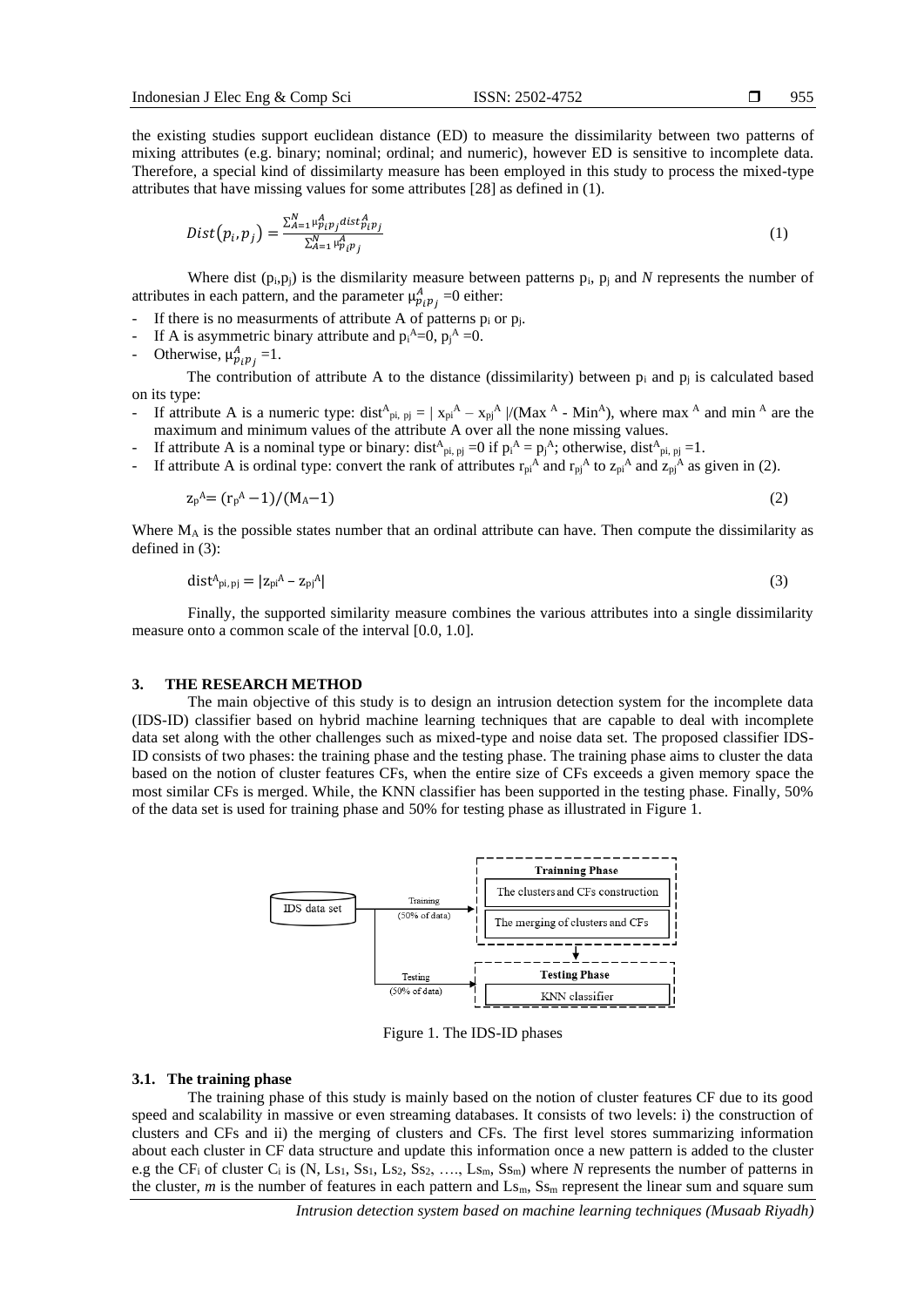of feature *m* for all patterns in Ci. At the end of the construction level, the clusters that have patterns less than Item<sub>min</sub> threshold will be discard immediately since they are noise data. In the merging level, the most similar clusters are merged as defined in (4). The merging task is based on a dissimilarity measure that find a typical trade-off between clusters density and the distance between their centers as defined in (5). Note that, the merging level is activated when the last pattern in the data set is processed.

$$
Merge (CF_i, CF_j) = (N_i + N_j, LS_i^1 + LS_j^1, SS_i^2 + SS_j^2, ..., LS_i^m + LS_j^m, SS_i^m + SS_j^m)
$$
(4)

Distance (C<sub>i</sub>, C<sub>j</sub>) = 
$$
|C_{\text{ceni}} - C_{\text{cenj}}| - 0.5(C_{\text{Di}} + C_{\text{Dj}})
$$
 (5)

Where  $C_{\text{ceni}}$ ,  $C_{\text{cenj}}$  are the center of clusters  $C_i$  and  $C_j$ , and  $C_{Di}$ ,  $C_{Di}$  represent the clusters density and can compute from  $CF_i$ ,  $CF_j$  parameters based on (6) and (7).

$$
C_{\rm cen} = LS/N \tag{6}
$$

$$
C_{D} = \sqrt{\frac{2*N*SS - LS^{2}}{N*(N-1)}}
$$
(7)

It is obvious that (5) gives a priority to merging two loose clusters together rather than merging tight clusters if the distance between their centers is approximately equals. This is because, the merging two tight clusters will break their tightness as illustrated in Figures 2(a) and (b). The clusters' merging process is continued till the number of clusters in the training phase becomes equal to five. This due to, the KDD-Cup99 data are tagged with 5 different labels. The main steps of training phase are illustrated in Figure 3. Finally, The CFs technique has been chosen for this level due to their ability to cluster high dimensional data with a single pass over the data which lead to significantly minimize the running time of the training phase.



Figure 2. Merging clusters; (a) merging tight cluster and (b) merging loose cluster

| Input: IDS dataset= $\{P_1, P_2, , P_i, , P_n\}$                                                      |
|-------------------------------------------------------------------------------------------------------|
| OutPut CF= {CF <sub>1</sub> , CF <sub>2</sub> , , CF <sub>3</sub> , , CF <sub>m</sub> }               |
| $C = \{C_1, C_2, , C_1, , C_n\}$                                                                      |
| Parameter: D <sub>threshold</sub> ,                                                                   |
| Item /* minimum number of item in CF */                                                               |
| Algorithm                                                                                             |
| 1: For every pattern P, in IDS dataset                                                                |
| 2: Find the nearest CF, to pattern P.                                                                 |
| 3: If Distance $(CF_1, P_4) \leq D_{\text{threshold}}$ then                                           |
| 4: store P. in cluster C.:                                                                            |
| 5: Update CF, information according to P, pattern;                                                    |
| 6: Else                                                                                               |
| 7: Create a new C <sub>new</sub> and CF <sub>new</sub> for P <sub>1</sub> ;                           |
| 8: end for                                                                                            |
| 9: for every cluster C, in C                                                                          |
| 10: If the number of patterns in $C_k$ < Item <sub>min</sub> then Discard $C_k$ ; /* noisy patterns*/ |
| 11: end for                                                                                           |
| 12: Compute the dissimilarity between evey pair of clusters based on their centers and                |
| densities: Dissimilarity $(C_4, C_3) =  C_{const}-C_{const}  - 0.5(C_{04}+C_{03})$ ;                  |
| 13: Merge the most similar pair of clusters;                                                          |
| 14: Repeat steps 12-14 till the no. of Clusters=5 /*since the KDD'99 data are tagged with 5           |
| different labels */                                                                                   |

Figure 3. The training phase of IDS-ID classifier

### **3.2. The testing phase**

The second phase of the IDS-ID system is the testing phase, it aims to classify the testing data based on the k-nearest neighbors (KNN) algorithm. The KNN classifier has been utilized in this phase due to its low computation cost, few parameters, and classify the data based on non-linear decision boundaries. The key notion behind the KNN classifier is that, for every pattern in the training set, if most of its  $K$  nearest neighbor patterns belong to a cluster  $C_i$ , then the pattern belongs to the  $C_i$  cluster [9]. The KNN classifier in this phase has used 50% of the KDD-Cup99 to test the classification accuracy of the IDS-ID classifier.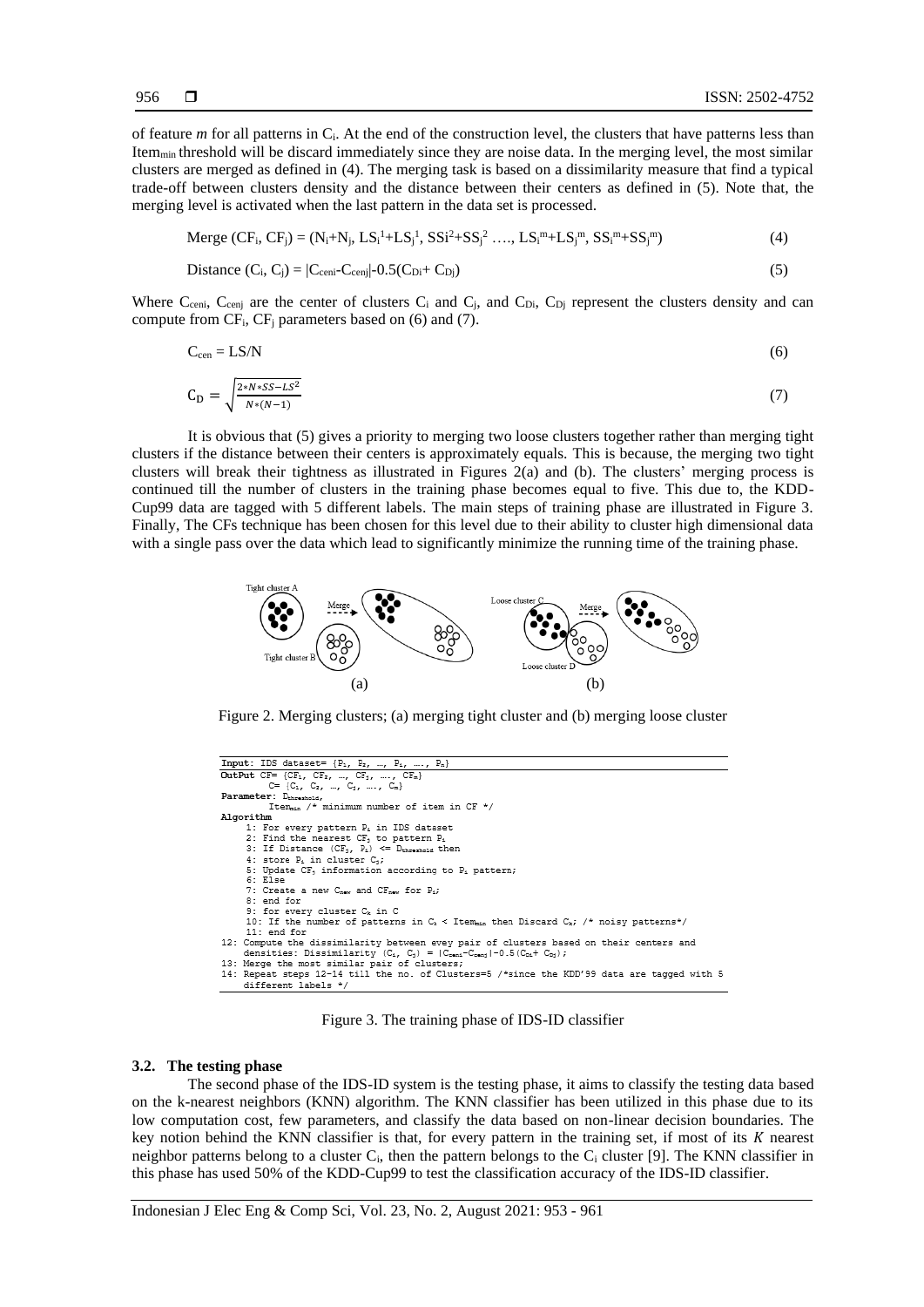# **4. RESULTS AND DISCUSSION**

The KDD-Cup99 data set is used in this work to train and test the classifiers IDS-ID, KNN, and SVM in order to evaluate their performance, it was created and managed by DARPA based on the orginal data set from MIT Lincoln Laboratories to evaluate the researchs on an intrusion detection systems. The data set contains 494,020 records and each record has 41 dimensions of various types (binary, nominal, and numeric). These dimensions represent the network conections and can be categorized into three main classes: the traffic flow (19 dimensions), the intrinsic types (9 dimensions), and the content type (13 dimensions). Table 2 illustrates a small sample of these dimensions. The IDS-ID classifer has been implemented using Matlab (2012a) on intel core i3 hp laptop with windows 7 oprating system.

Table 2. TCP conection attributes in KDD-cup99 data set

| Category Name                 | <b>Features Names</b>             | Data type | Description                                                                                                                       |
|-------------------------------|-----------------------------------|-----------|-----------------------------------------------------------------------------------------------------------------------------------|
| <b>Basic Attributes</b>       | <b>Duration</b>                   | Integer   | connection time (seconds)                                                                                                         |
|                               | Protocol type                     | Nominal   | Protocol kind (TCP and UDP)                                                                                                       |
|                               | Logged in                         | Binary    | 1 if success to login otherwizeb 0.                                                                                               |
| <b>Content Attributes</b>     | Number of<br>unsuccessful Logins  | Interger  | Number of unsuccessful logins into a<br>connection                                                                                |
| Traffic Attributes (2s time)  | destination host count            | Integer   | connections Sum to the same destination IP<br>address                                                                             |
| window from dest, to<br>host) | destination host same<br>srv rate | Real      | Percentage of connections that were to the<br>same service, among the connections<br>aggregated into destination host count (P32) |

Note that, the KDD-Cup99 patterns are taged with five different labels: the first one represents the authorized activites and the other four labels represent four kinds of attack activities as listed below:

- Denial-of-service (Dos): some computer resources are unavailable or too busy to response to legitimate user's requests.
- Remote-to-local (R2l): unauthorized access is done by a remote device in order to detect the vulnerabilities of the machine.
- User-to-root U2r: an unauthorized attack trys to access the privileges of local superuser (root) through the system vulnerabilities.
- Probe Prb: an unauthorized attack attempt to get information about the target host to find vulnerabilities.

# **4.1. Data pre-processing**

Pre-processing is a crucial step involved while dealing with data sets before using it for data analysis and construction classifier models. Various pre-processing steps have been done in this study such as: firstly, eliminating duplicates from the dataset. Secondly, mapping some nominal attributes to numeric-valued. Thirdly, mapping some nominal attributes (e.g. "protocol" and "TCP status flag") to binary attributes. Finally, normalizing some attributes since they have different scales such as "destination host count" which has a range of (0-255), whereas "sourcebytes" ranges (from 0 to 693375630).

#### **4.2. Parameters sensitivity**

The parameters  $D_{threshold}$  and  $K$  related to KNN classifier in the testing phase are significantly affecting the classification accuracy of the IDS-ID classifier. Therefore, the classification accuracy of IDS-ID has been tested for different values of  $D_{threshold}$  (from 2 to 8) and K (3, 5, 7, 9, and 11) to determine the values which give the higher classification accuracy for the IDS-ID classifier. The experiments illustrate that the best values that perform the best classification accuracy (98.49) are when  $D_{threshold} = 4$  and k=5 as illustrated in Table 3.

Table 3. The accuracy detection for different values of  $D_{threshold}$  and k based on selected 20 dimensions

| $D_{threshold}$ | $K=3$ | $K=5$ | $K=7$ | $K=9$ | $K=11$ |
|-----------------|-------|-------|-------|-------|--------|
|                 | 97.6  | 97.49 | 96.5  | 95.56 | 97.8   |
| 4               | 96.78 | 98.49 | 96.4  | 95.40 | 96.70  |
| 6               | 95.70 | 97.90 | 96.10 | 95.35 | 96.25  |
| 8               | 95.60 | 97.65 | 95.91 | 94.90 | 96.14  |

#### **4.3. Efficiency evaluation**

The efficiency (running time) of IDS-ID classifier has been compared with KNN and SVM classifiers based on 20 selected dimensions as illustrated in Table 4. The comparison shows that the running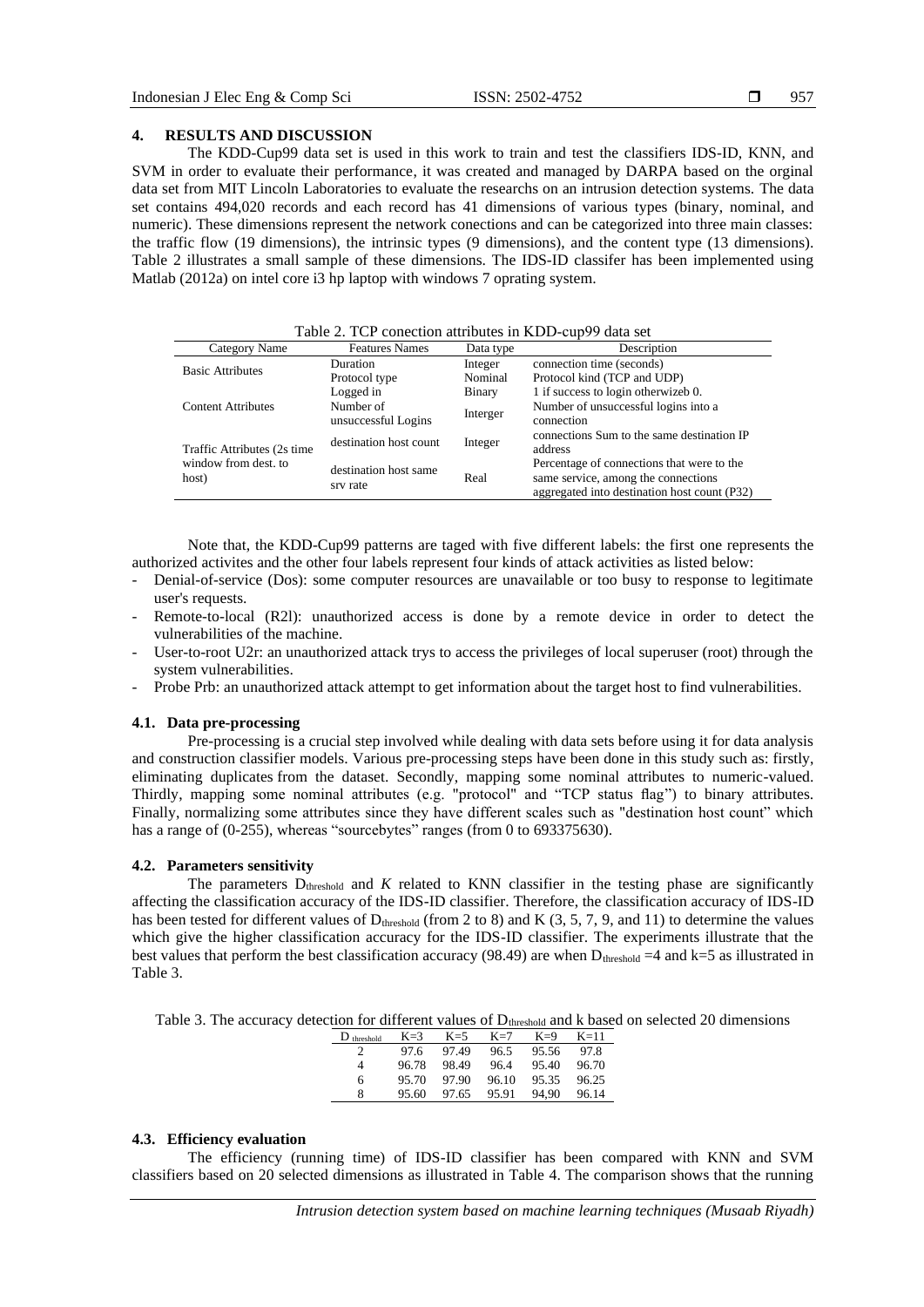time of data pre-processing phase for IDS-ID took longer time than KNN. However, the overall running time for IDS-ID (1504 mins) is less than KNN (2173 mins) and SVM (4155 mins) classifiers since the IDS\_ID classifier is based on CF concepts which significantly minimize the running time.

| Table 4. The running time of the IDS-ID, SVM, and KNN based on selected 20 dimensions |  |
|---------------------------------------------------------------------------------------|--|
|---------------------------------------------------------------------------------------|--|

|                    |            | Data preprocessing | Training and testing | overall             |
|--------------------|------------|--------------------|----------------------|---------------------|
|                    | <b>KNN</b> | 20 mins            | $2153 \text{ mins}$  | $2173 \text{ mins}$ |
| KDD-Cup99 data set | <b>SVM</b> | $\sim$             | 4155 mins            | 4155 mins           |
|                    | IDS-ID     | 30 mins            | $1504 \text{ mins}$  | $1504 \text{ mins}$ |

#### **4.4. The classification performance**

In this section, the classification accuracy of the IDS-ID classifier is compared with the performance of KNN, and SVM classifiers based on the detection rate (DR), false positive rate (FR), and accuracy (A) [3]. These metices are used by the most existing studies and defined in (8)-(10).

$$
DR = TP/(TP + FN) \tag{8}
$$

$$
FR = FP/(FP + TN) \tag{9}
$$

$$
A = (TN + TP)/(TN + TP + FP + FN)
$$
\n<sup>(10)</sup>

Where:

False positive (FP) is the normal patterns number, which is classified as an attack instances. False negative (FN) is the attacks patterns number, which are classified as a normal instances. True positive (TP) is the detected attacks number and in fact they are attacks.

True negative (TN) is the detected normal instances number and in fact they are normal.

The first step to evaluate the performance of the IDS-ID classifier is to find the confusion matrix based on the KDD-Cup99 as elaborate in Table 5. It is obvious that (98.49%) of the normal patterns can be classified correctly, while the performance of IDS-ID shows a low classification rate toward U2r (5.4%) and R2l (6.46%) attacks. In addition, four experiments have been done to assess the performance of the IDS-ID, KNN, and SVM classifiers based on KDD-Cup99 data set: the first experiments used the actual data without any change. The final results shows that the overall accuracy of IDS-ID (92.85) is better than KNN (91.53), and SVM (92.25) as illustrated in Table 6. However, the diffirence between the classification accuracy of the three classifiers is small.

Table 5. Confusion matrix obtained with IDS-ID for the five classes of the KDD-cup99

|                 | Normal | Prh  | R21  | Dos      | 112r | Actual | Correct |
|-----------------|--------|------|------|----------|------|--------|---------|
| Normal          | 59587  | 598  | 80   | 145      | 88   | 60498  | 98.49%  |
| Prh             | 415    | 3640 | 21   | 79       | 5    | 4160   | 87.5%   |
| R <sub>21</sub> | 15003  | 81   | 1055 | 23       | 52   | 16214  | 6.46%   |
| Dos             | 4350   | 1525 | 517  | 223460   | 0    | 229852 | 97.21%  |
| U2r             | 55     | 158  | 12   | $\theta$ | 13   | 238    | 5.4%    |

Table 6. Classification accuracy of KNN, SVM, and IDS-ID for the KDD-cup99

|                 | Metric | <b>KNN</b> | <b>SVM</b> | $IDS-ID$ |
|-----------------|--------|------------|------------|----------|
| Normal          | DR%    | 97.26      | 96.45      | 98.49    |
|                 | FR%    | 8.85       | 8.65       | 8.55     |
| Prh             | DR%    | 80.45      | 85.35      | 86.25    |
|                 | FR%    | 0.40       | 0.40       | 0.75     |
| R <sub>21</sub> | DR%    | 6.45       | 7.20       | 6.20     |
|                 | FR%    | 0.1        | 0.2        | 0.21     |
| Dos             | DR%    | 97.15      | 96.95      | 97.55    |
|                 | FR%    | 0.55       | 0.95       | 0.40     |
| U2r             | DR%    | 11.8       | 9.20       | 4.36     |
|                 | FR%    | 0          | 0.1        | 0        |
| Overall         | $AC\%$ | 91.53      | 92.25      | 92.85    |

In the second experiment, the overall classification accuracy of the all classifiers have been slightly decreased due to removing 5% of the data but still the the IDS-ID classifier (92.24) has the highest classification accuracy. Besides that, the classification accuracy gap between the IDS-ID classifier and, KNN and SVM classifiers has been increased as illustrated in Table 7. The classification accuracy is still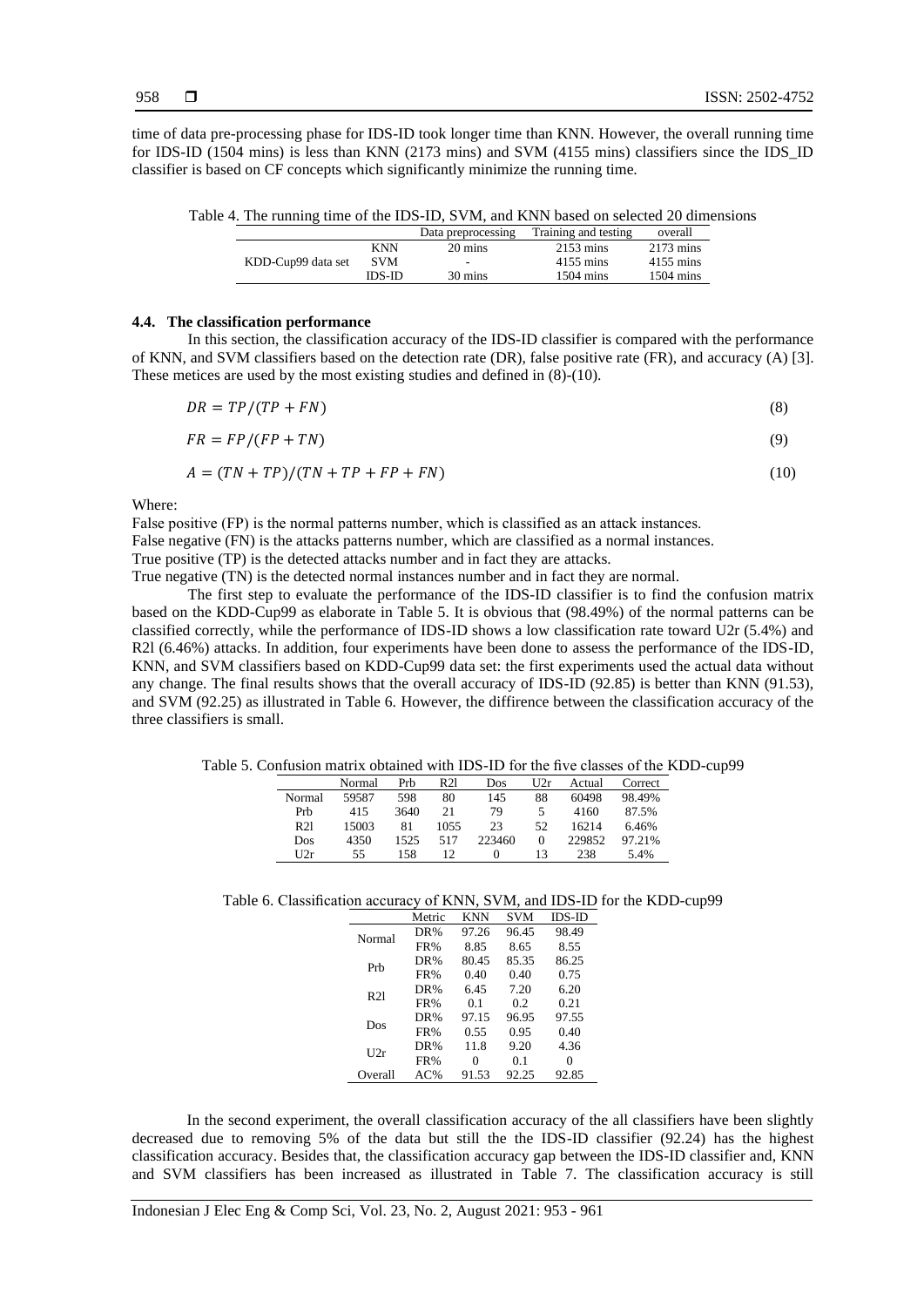decreasing in the third and fourth experiments of the all classifiers due to increasing the percentage rate of the removing data 10 and 15%. However, the classification performance of the IDS-ID classifier (91.0) is still the highest as illustrated in Tables 8 and 9. Ultimately, the classification accuracy of IDS-ID classifier is better than KNN and SVM when randomly removing 5, 10, and 15 % of the data inspite of droping down the overall detection accuracy of all classifiers as shown in Figure 4.

Table 7. Classification accuracy of KNN, SVM, and IDS-ID after randomly eliminate 5% of the KDD-cup99  $\overline{d}_{\alpha t}$ 

|         |        | aata set |            |          |
|---------|--------|----------|------------|----------|
|         | Metric | KNN      | <b>SVM</b> | $IDS-ID$ |
| Normal  | DER%   | 96.1     | 95.9       | 97.9     |
|         | FPR%   | 8.5      | 8.24       | 8.15     |
| Prh     | DER%   | 78.2     | 84.5       | 86.7     |
|         | FPR%   | 0.40     | 0.41       | 0.73     |
| R21     | DER%   | 5.73     | 6.21       | 5.9      |
|         | FPR%   | 0.08     | 0.17       | 0.18     |
| Dos     | DER%   | 96.10    | 96.00      | 97.00    |
|         | FPR%   | 0.41     | 0.81       | 0.34     |
| U2r     | DER%   | 11.3     | 8.95       | 4.52     |
|         | FPR%   | 0        | 0.09       | 0        |
| Overall | AC%    | 88.94    | 89.34      | 92.24    |

Table 8. Classification accuracy of KNN, SVM, and IDS-ID after randomly eliminate 10% of the KDD-

|         | cup9   | 9 data set |            |          |
|---------|--------|------------|------------|----------|
|         | Metric | KNN        | <b>SVM</b> | $IDS-ID$ |
| Normal  | DER%   | 96.85      | 96.35      | 97.15    |
|         | FPR%   | 8.56       | 8.31       | 8.26     |
| Prh     | DER%   | 78.2       | 84.55      | 86.6     |
|         | FPR%   | 0.40       | 0.42       | 0.70     |
| R21     | DER%   | 5.75       | 6.24       | 5.99     |
|         | FPR%   | 0.08       | 0.17       | 0.18     |
| Dos     | DER%   | 96.2       | 96.05      | 97.01    |
|         | FPR%   | 0.39       | 0.79       | 0.32     |
| U2r     | DER%   | 11.10      | 8.80       | 4.28     |
|         | FPR%   | 0          | 0.07       | 0        |
| Overall | $AC\%$ | 88.35      | 88.88      | 91.0     |

Table 9. Classification accuracy of KNN, SVM, and IDS-ID after randomly eliminate 15% of the KDD-

|                         |         |        | cup99 data set |            |                |
|-------------------------|---------|--------|----------------|------------|----------------|
|                         |         | Metric | <b>KNN</b>     | <b>SVM</b> | <b>IDS-ID</b>  |
|                         | Normal  | DER%   | 96.55          | 96.05      | 97.01          |
|                         |         | FPR%   | 8.50           | 8.24       | 8.20           |
|                         | Prb     | DER%   | 77.9           | 84.05      | 86.1           |
|                         |         | FPR%   | 0.38           | 0.41       | 0.67           |
|                         | R21     | DER%   | 5.65           | 6.11       | 5.78           |
|                         |         | FPR%   | 0.07           | 0.16       | 0.17           |
|                         | Dos     | DER%   | 95.9           | 95.8       | 96.89          |
|                         |         | FPR%   | 0.37           | 0.77       | 0.30           |
|                         | U2r     | DER%   | 10.91          | 8.62       | 4.07           |
|                         |         | FPR%   | $\overline{0}$ | 0.05       | $\overline{0}$ |
|                         | Overall | $AC\%$ | 87.6           | 88.33      | 89.7           |
|                         | 94      |        |                |            | · KNN          |
|                         |         |        |                |            |                |
|                         | 93      |        |                |            | -SVM           |
|                         | 92      |        |                |            | - IDS-ID       |
|                         | 91      |        |                |            |                |
|                         | 90      |        |                |            |                |
|                         | 89      |        |                |            |                |
|                         | 88      |        |                |            |                |
| Accuracy of detection % | 87<br>0 | 5      |                | 10         | 15             |



*Intrusion detection system based on machine learning techniques (Musaab Riyadh)*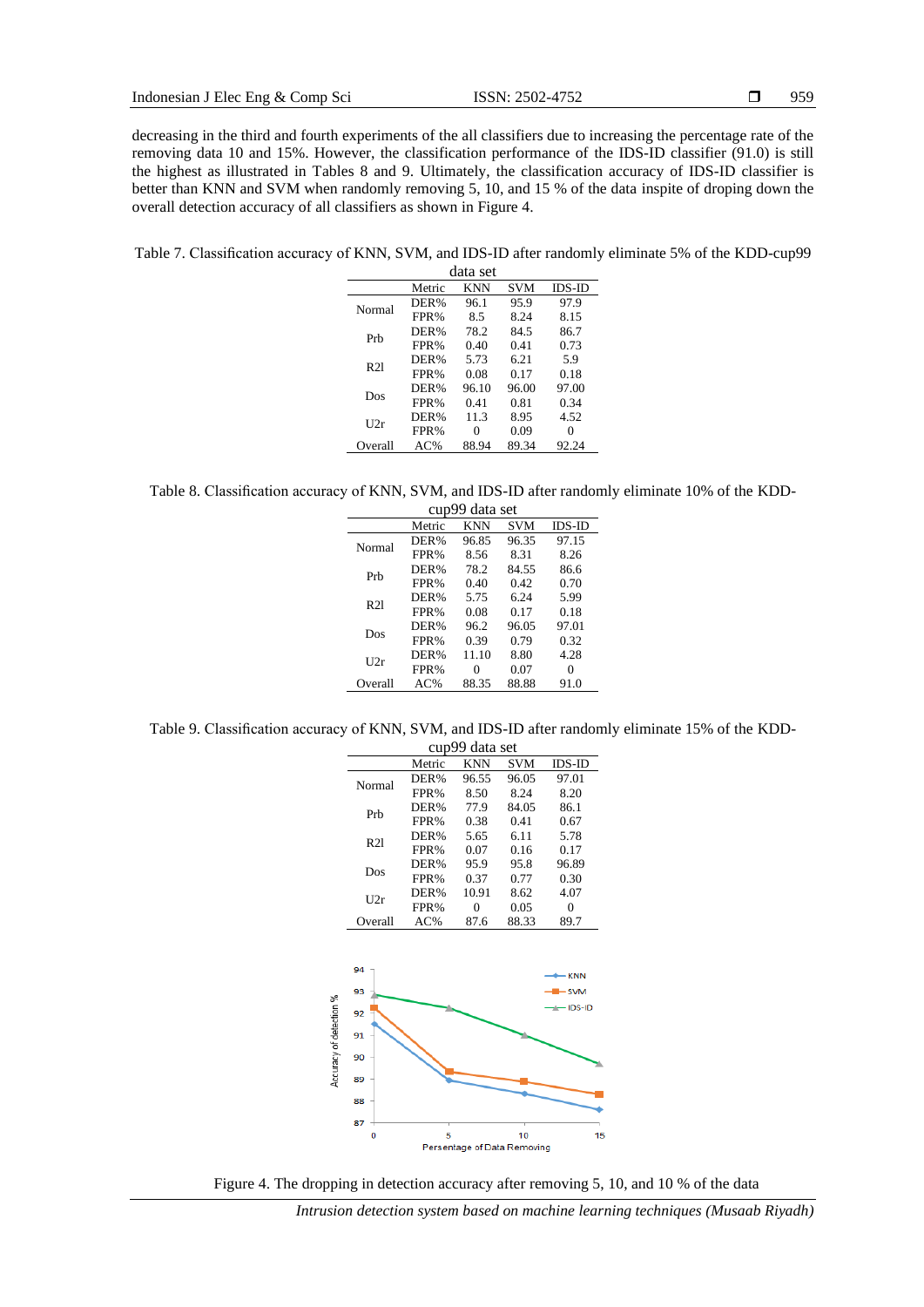# **5. CONCLUSION**

The analysis of the intrusion detection data set based on machine learning techniques is a challenging task due to its massive size, mixed-type attributes, and the redundancy of data. Besides that, the data may be incomplete and noisey. In this study, an intrution detection system has been proposed to tackle these issues, it connsists of two phases: the learing phase and testing phase. The learning phase supports the cluster feature concept to summarize the data set and special kind of similarity measures to deal with mixedtype attributes and incomplete data. While the testing phase uses the KNN calssifer due to its low computational cost. The experimental results shows that the proposed classifier has a higher classification accuracy and lower running time in actual data and incomplete data when randomly remove 5, 10, and 15% persantege of data inspite of droping down the overall detection accuracy as compared with SVM and KNN classifier.

# **ACKNOWLEDGEMENTS**

The author would like to thank Mustansiriyah University [\(www.uomustansiriyah.edu.iq](http://www.uomustansiriyah.edu.iq/) Baghdad-Iraq) for it supporting the present work.

#### **REFERENCES**

- [1] S. K. Sahu and D. P. Mohapatra, "A Review on Scalable Learning Approaches on Intrusion Detection Dataset," *Proceedings of ICRIC Springer*, vol. 597, pp. 699-714, 2020, doi: 10.1007/978-3-030-29407-6\_50.
- [2] M. Pradhan, C. K. Nayak, and S. K. Pradhan, "Intrusion Detection System (IDS) and Their Types," in *Securing the Internet of Things: Concepts, Methodologies, Tools, and Applications*, IGI Global, pp. 481-497, 2020, doi: 10.4018/978-1-5225-9866-4.ch026.
- [3] M. C. Belavagi and B. Muniyal, "Performance evaluation of supervised machine learning algorithms for intrusion detection," *Procedia Computer Science*, vol. 89, pp. 117-123, 2016, doi: 10.1016/j.procs.2016.06.016.
- [4] N. Sultana, N. Chilamkurti, W. Peng, and R. Alhadad, "Survey on SDN based network intrusion detection system using machine learning approaches," *Peer-to-Peer Networking and Applications*, vol. 12, no. 2, pp. 493-501, 2019, doi: 10.1007/s12083-017-0630-0.
- [5] A. Khraisat, I. Gondal, P. Vampley, and J. Kamruzzaman, "Survey of intrusion detection systems: techniques, datasets and challenges," *Cybersecurity*, vol. 2, no. 1, pp. 1-20, 2019, doi: 10.1186/s42400-019-0038-7.
- [6] N. Ugtakhbayar B. Usukhbayar, and S. Baigaltugs, "A Hybrid Model for Anomaly-Based Intrusion Detection System," *Proceedings of Advances in Intelligent Information Hiding and Multimedia Signal Processing Springer*, pp. 419-431, 2020, doi: 10.1007/978-981-13-9710-3\_44.
- [7] S. Krishnaveni, *et al*., "Anomaly-Based Intrusion Detection System Using Support Vector Machine," *Proceedings of Artificial Intelligence and Evolutionary Computations in Engineering Systems springer*, 2020, pp. 723-731.
- [8] H. Wang, J. Gu, and S. Wang, "An effective intrusion detection framework based on SVM with feature augmentation," *Knowledge-Based Systems*, vol. 136, pp. 130-139, 2017, doi: 10.1016/j.knosys. 2017.09.014.
- [9] Y. Liao, and V. Vemuri, "Use of k-nearest neighbor classifier for intrusion detection," *Computers & security*, vol. 21, no. 5, pp. 439-448, October 2002, doi: 10.1016/S0167-4048(02)00514-X.
- [10] W. Li, P. Yi, Y. Wu, L. Pan, and J. Li, "A new intrusion detection system based on KNN classification algorithm in wireless sensor network," *Journal of Electrical and Computer Engineering*, vol. 2014, no. 5, pp. 1-8, 2014, doi: 10.1155/2014/240217.
- [11] Y. J. Chew, S. Y. Ooi, Kok-Seng Wong, and Y. H. Pang, "Decision Tree with Sensitive Pruning in Network-based Intrusion Detection System," *Proceedings of Computational Science and Technology Springer*, vol. 603, pp. 1-10, 2020, doi: 10.1007/978-981-15-0058-9\_1.
- [12] S. M. Mousavi, V. Majidnazhad, and A. Naghipour, "A new intelligent intrusion detector based on ensemble of decision trees," *Journal of Ambient Intelligence and Humanized Computing*, 2019, pp. 1-13, doi: 10.1007/s12652- 019-01596-5.
- [13] M. G. Schultz, E. Eskin, F. Zadok, and S. J. Stolfo, "Data mining methods for detection of new malicious executables," *Proceedings 2001 IEEE Symposium on Security and Privacy. S&P 2001*, 2001, pp. 38-49, doi: 10.1109/SECPRI.2001.924286.
- [14] M. Zamani and M. Movahedi, "Machine Learning Techniques for Intrusion Detection," *arXiv preprint arXiv:1312.2177*, 2013.
- [15] A. I. Saleh, F. M. Talaat, and L. M. Labib, "A hybrid intrusion detection system (HIDS) based on prioritized knearest neighbors and optimized SVM classifiers," *Artificial Intelligence Review*, vol. 51, no. 3, pp. 403-443, 2019, doi: 10.1007/s10462-017-9567-1.
- [16] G. Mylavarapu, J. Thomas, and A. K. TK, "Real-Time Hybrid Intrusion Detection System Using Apache Storm," *2015 IEEE 12th International Conference on Embedded Software and Systems*, 2015, pp. 1436-1441, doi: 10.1109/HPCC-CSS-ICESS.2015.241.
- [17] W. L. Al-Yaseen, Z. A. Othman, and M. Z. A. Nazri, "Multi-level hybrid support vector machine and extreme learning machine based on modified K-means for intrusion detection system," *Expert Systems with Applications*, vol. 67, pp. 296-303, Jan. 2017, doi: 10.1016/j.eswa.2016.09.041.